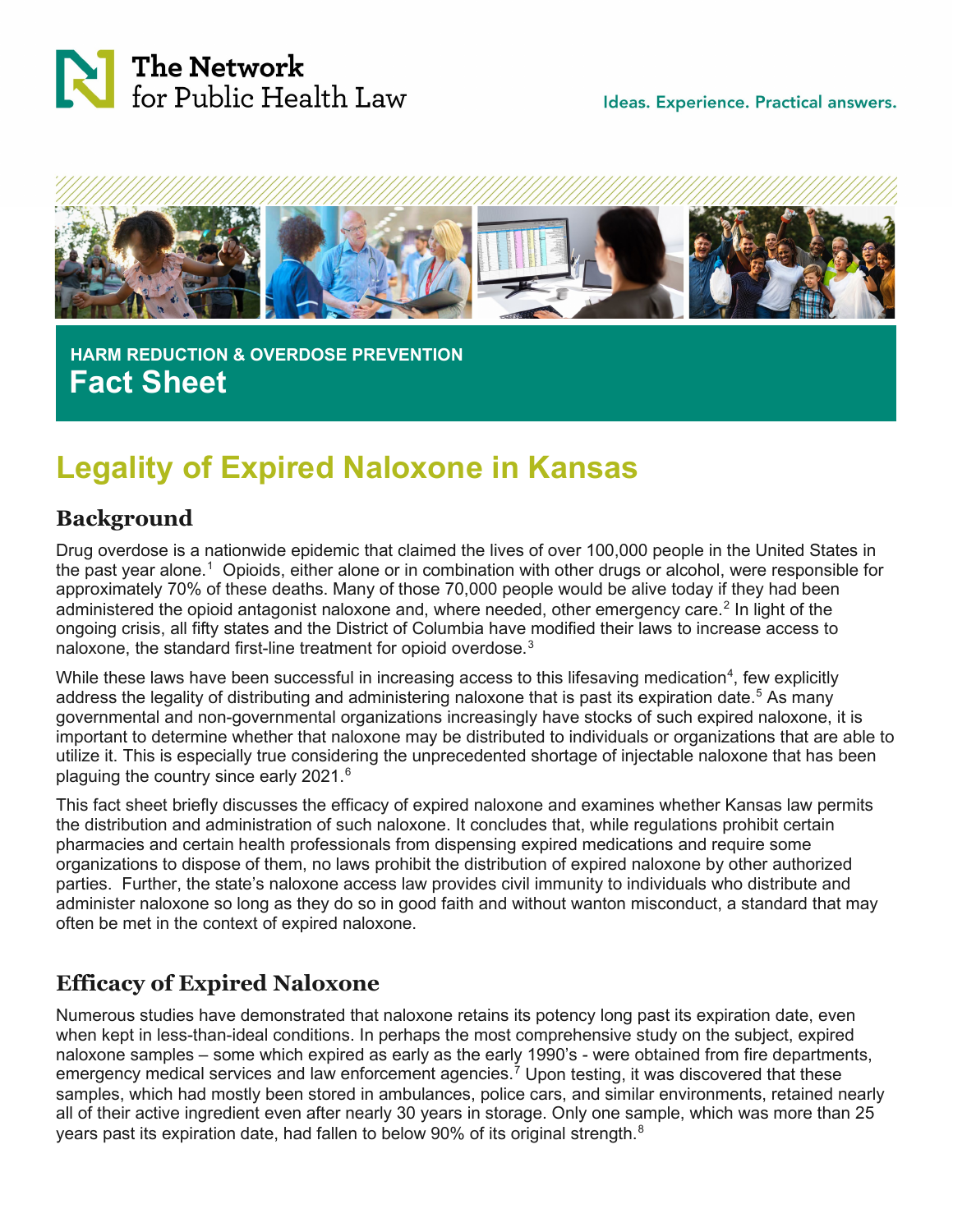While that study was conducted with naloxone vials designed for injection with a needle and syringe, similar results have been obtained with Evzio, an auto-injector device, and Narcan, a nasal spray. Testing on several of these products that were at least one year past their listed expiration date revealed that they all retained greater than 100% of their labeled naloxone concentration. The researchers who conducted that study noted that the data suggests "extending the shelf life of these products" to "aid in avoiding the significant expense of replacing them every two years and also increase the availability" of naloxone in communities. $^9$  $^9$ 

Even extremes of heat and cold seem to do little to impact the efficacy of naloxone. In another study, ampoules of naloxone were cycled through repeated heating and cooling cycles for 28 days. These samples, which had been either repeatedly cooled to around -70 degrees Fahrenheit or heated to around 176 degrees Fahrenheit, "remained at comparable concentrations as ampoules stored at room temperature." $^{10}$  $^{10}$  $^{10}$ 

### **Summary of Relevant Kansas Law**

In recognition of the importance of naloxone in reducing opioid related-harm, Kansas has taken several steps to increase access to the medication. First, Kansas law permits pharmacists to dispense naloxone under a statewide protocol to individuals believed to be at risk of experiencing an opioid-related overdose as well as family members, friends, caregivers, or others in a position to assist a person they believe in good faith to be experiencing an overdose.<sup>[11](#page-3-5)</sup> First responders, scientists, and technicians operating under a first responder agency<sup>[12](#page-3-6)</sup> and school nurses are permitted to possess, store, and administer naloxone so long as they receive certain training. [13](#page-3-7)

Additionally, any person who receives naloxone as permitted by the law and administers that naloxone in good faith and with reasonable care to a person experiencing a suspected opioid overdose will not be subject to civil liability or criminal prosecution "unless personal injury results from the gross negligence or willful or wanton misconduct in the administration of the emergency opioid antagonist."<sup>[14](#page-3-8)</sup> Finally, first responder agency employees and contractors are protected from "disciplinary or other adverse action by a professional licensure entity or any professional review" for good faith administration of naloxone,<sup>[15](#page-3-9)</sup> as are health care providers and pharmacists who prescribe or dispense naloxone in good faith and with reasonable care pursuant to the Kansas naloxone law.[16](#page-3-10)

The Kansas Board of Pharmacy has issued a statewide opioid antagonist protocol that establishes requirements for licensed pharmacists to dispense naloxone.<sup>[17](#page-3-11)</sup> Among other requirements, pharmacists dispensing naloxone must provide in-person counseling that includes information about procedures for administering naloxone, signs of overdose, and other educational content.<sup>[18](#page-3-12)</sup>

Neither Kansas law nor the Kansas Board of Pharmacy explicitly bars pharmacies from dispensing expired or out-of-date medications. However, pharmacists dispensing naloxone must provide training to naloxone recipients about "proper storage, disposal, and expiration date of the emergency opioid antagonist dispensed."[19](#page-3-13) Kansas law does limit the acquisition, distribution, storage, and use of expired medications in other instances; for example, licensed nurses and medication aides are prohibited from administering expired medications in adult day care facilities.<sup>[20](#page-3-14)</sup> The state's drug donation program bars participating recipients, which can include indigent health care clinics, federally qualified health centers, or community mental health centers,<sup>[21](#page-3-15)</sup> from accepting expired medications<sup>[22](#page-3-16)</sup> and requires them to destroy expired medication in their possession.[23](#page-3-17) Similarly, group homes, including emergency shelters, maternity homes, and residential care facilities,  $24$  are required to discard unused and expired medications.  $25$ 

# **Legal Analysis**

Kansas law imposes some restrictions on the acquisition, distribution, storage, and use of expired medications by certain regulated entities including adult day care facilities,<sup>[26](#page-3-20)</sup> donating and accepting entities participating in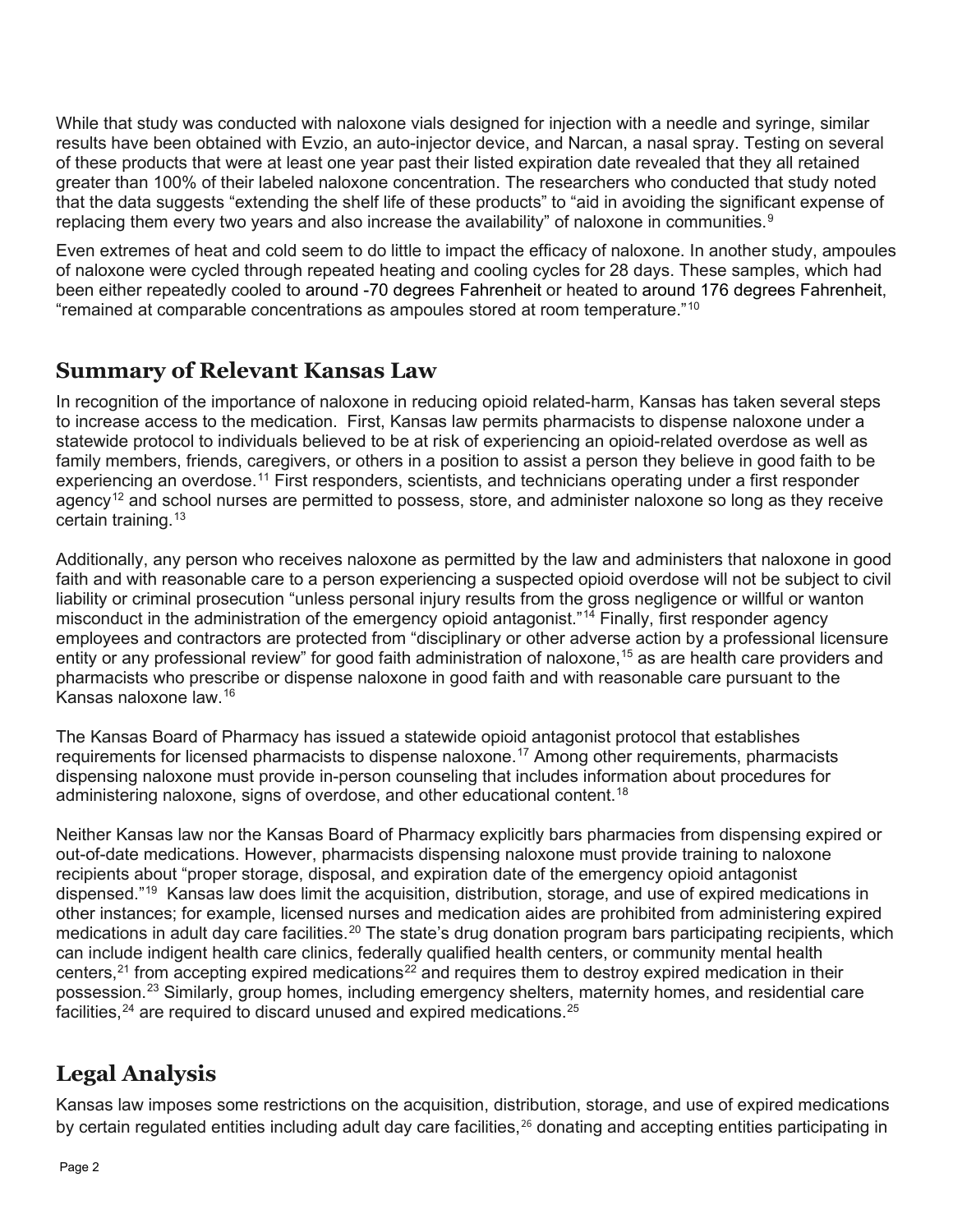Kansas' drug donation program,<sup>[27](#page-3-21)</sup> and group homes.<sup>[28](#page-3-22)</sup> While pharmacists are required to counsel patients and bystanders about the expiration date and proper disposal of naloxone they dispense, there are no laws prohibiting the possession or administration of expired naloxone outside of certain regulated facilities.<sup>[29](#page-3-23)</sup> Outside of these specific situations, it is likely that civil and criminal immunity provisions of the naloxone access law would apply to expired naloxone to the same extent that they apply to non-expired naloxone. $^{\rm 30}$  $^{\rm 30}$  $^{\rm 30}$  These immunities likely extend to individuals who receive naloxone with a provider prescription, as well as to those who access naloxone through the pharmacy protocol. $^{\rm 31}$  $^{\rm 31}$  $^{\rm 31}$ 

### **Conclusion**

Certain regulated facilities in Kansas are prohibited from storing, dispensing, and administering expired medications, including naloxone. Outside of these facilities, however, and provided the naloxone is obtained pursuant to the naloxone access law, it is likely that civil and criminal immunity provisions of the that law would apply to expired naloxone to the same extent that they apply to non-expired naloxone.

Given the established consequences of opioid overdose and the strong evidence that naloxone, even when expired, reverses the effects of opioids, most individuals who possess naloxone pursuant to the Kansas naloxone access law can likely administer it in the event of a suspected overdose without being subject to civil or criminal penalties.<sup>[32](#page-3-26)</sup>

#### **SUPPORTERS**



**Support for the Network provided by the Robert Wood Johnson Foundation. The views expressed in this document do not necessarily reflect the views of the Foundation.**

**This document was developed by Kendall Schutzer with assistance from Amy Lieberman, JD, and Corey Davis, JD, MSPH at the Network for Public Health Law's Harm Reduction Legal Project [\(harmreduction@networkforphl.org\)](mailto:harmreduction@networkforphl.org) in February 2022. The legal information provided in this document does not constitute legal advice or legal representation. For legal advice, please consult specific legal counsel.**

- <span id="page-2-0"></span><sup>1</sup> National Center for Health Statistics. Vital Statistics Rapid Release: Provisional Drug Overdose Death Counts. 2021; [https://www.cdc.gov/nchs/nvss/vsrr/drug-overdose-data.htm.](https://www.cdc.gov/nchs/nvss/vsrr/drug-overdose-data.htm) Accessed November 18, 2021.
- <span id="page-2-1"></span><sup>2</sup> Opioid overdose is caused by excessive depression of the respiratory and central nervous systems. Naloxone, a κ- and δ, and μ-opioid receptor competitive antagonist, works by displacing opioids from these receptors, thereby reversing their depressant effect. *See* Chamberlain JM, Klein BL. A comprehensive review of naloxone for the emergency physician. *Am J Emerg Med.* 1994;12(6):650-660.
- <span id="page-2-2"></span><sup>3</sup> For a comprehensive list of state naloxone access laws, *see* Network for Public Health Law, Legal Interventions to Reduce Overdose Mortality: Naloxone Access Laws. 2021; *[https://www.networkforphl.org/wp](https://www.networkforphl.org/wp-content/uploads/2021/04/NAL-FINAL-4-12.pdf)[content/uploads/2021/04/NAL-FINAL-4-12.pdf.](https://www.networkforphl.org/wp-content/uploads/2021/04/NAL-FINAL-4-12.pdf)* Accessed October 16, 2021.
- <span id="page-2-3"></span><sup>4</sup> Smart R, Pardo B, Davis CS. Systematic review of the emerging literature on the effectiveness of naloxone access laws in the United States. *Addiction.* 2021;116(1):6-17.
- <span id="page-2-4"></span><sup>5</sup> Colorado is a notable exception. There, state law explicitly extends immunity protections to individuals who furnish or administer expired naloxone. *See* Colo. Rev. Stat. § 13-21-108.7(3)(a); Colo. Rev. Stat. § 18-1-712(2)(a). The Colorado Consortium for Prescription Drug Abuse Prevention has created an Expired Naloxone Program toolkit that walks